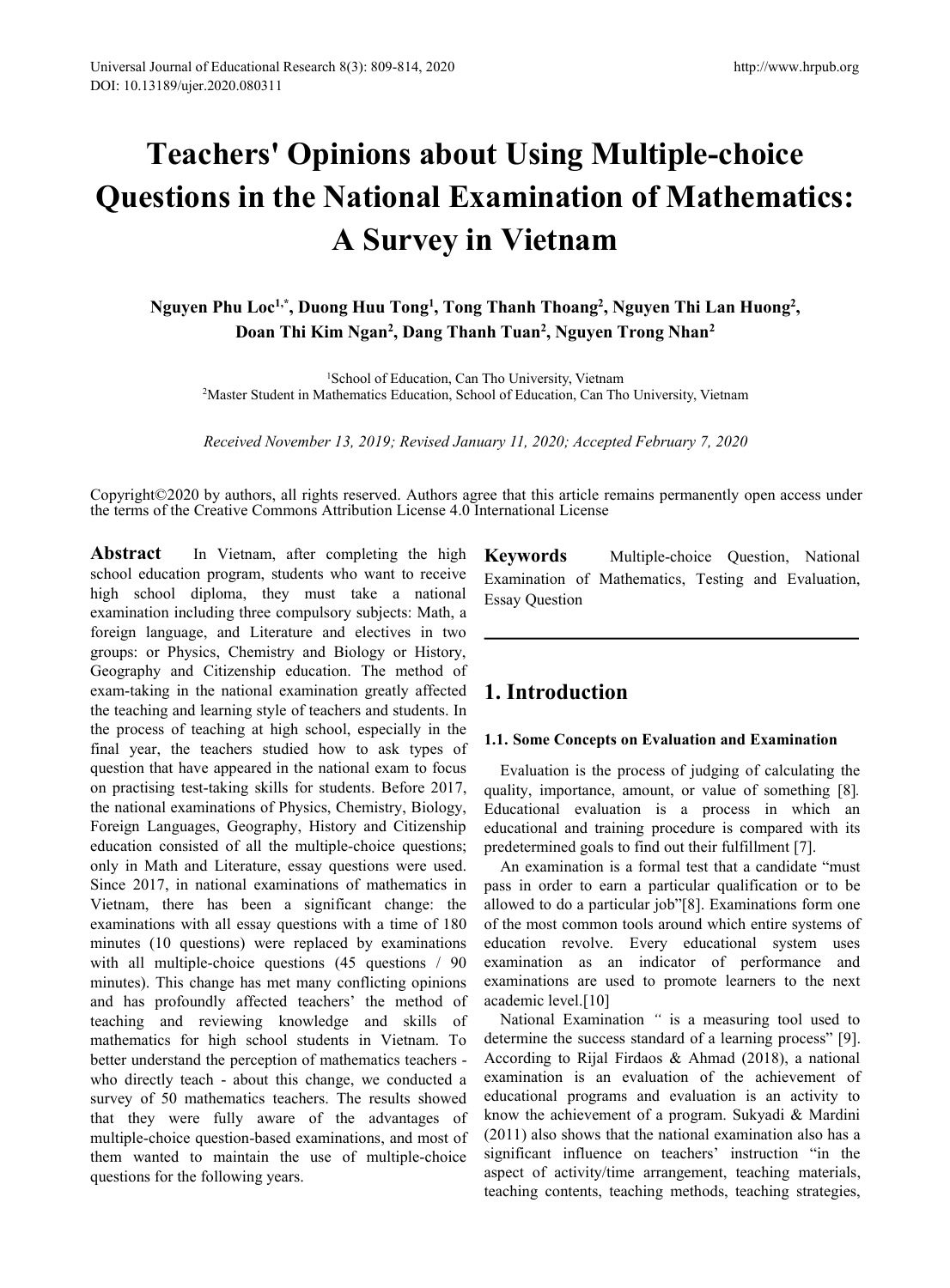ways of assessing, and on the feelings and attitudes of the students" [11].

## **1.2. Multiple-choice Question and Essay Question**

## *Multiple-choice Question*

According to Centre for teaching [excellence](https://uwaterloo.ca/centre-for-teaching-excellence/)- University of Waterloo (Canada), multiple-choice questions are composed of one question (stem) with multiple possible answers (choices), including the correct answer and several incorrect answers (distractor) [3]. For these questions, Maryellen Weimer (2018) pointed out the *advantages and disadvantages as follows:*

*Advantages: (1) "*Easy to score, by hand or electronically; (2) Can be constructed so that they test higher-order thinking skill"s; (3) Can test widely content area on\ each examination. [4]

*Disadvantages: (1)* Can recognize the answer to a question despite the student knows little about the subject; (2) Can guess answers; (3) Take time and skill to construct high-quality questions [5].

#### *Essay question*

Essay question, according to Merriam – Webster Dictionary, is "an examination question that requires an answer in a sentence, paragraph, or short composition" [5]. According to Maryellen Weimer (2018), advantages *of this question are ([4]): (1)* Give students an opportunity to present knowledge, skills, and abilities in different ways; (2) Use to develop students writing skill, particularly "the ability to argue with support of reasoning and evidence" ([4]). And the *disadvantages are (see [4]): (1)* Require much time to grade; (2) Often assess the answers subjectively; (3) Take little time for students to revise their composition if used in class.

In this paper, we mention only two types of questions that have been used in the national mathematics multiple-choice questions with 4 options.

## **2.The Research Purpose**

In Vietnam, the controversial problem is that mathematics in the national exam should use: (I) entire essay questions; (II) or entire multiple choice questions with 4 options. Before 2017, although many other subjects such as Physics, Biology, Chemistry used mode (II); notably, mathematics still used mode (I) - using essay questions for the exam because many experts argued that mathematics is a discipline of logical reasoning, so they objected to the form of objective tests. However, from 2017 to now, with the determination of the leaders of the Ministry of Education and Training, the national exams of mathematics have included a set of multiple-choice questions (45 questions in 90 minutes). At present, there are still oppositions and approvals of mode (II) of many experts and teachers. The main reason why many experts in mathematics are very opposed to applying mode (II) is that if using multiple-choice question-based tests in mathematics, students will lose their creativity and logical thinking (see[2]). Vu Dinh Hoa, a mathematician, argued that whether with multiple-choice or essay, good students will do well on the test. But if students do mathematics test of multiple-choice questions well, it will be not sure whether these students are really good at mathematics or not(see [2]).

examination in Vietnam: essay questions and the US has been taking Math by using multiple-choice By contrast, those who favour the mode of the mathematics test with multiple-choice questions have their own arguments. Nguyen An Ninh, an expert in testing and evaluation, said that in order to answer correctly and quickly, candidates must master, and understand the theoretical knowledge learned within the program; at the same time, there must be experiences accumulated during mathematics practice; be capable of flexible and creative analysis of real mathematical situations (see[2]). Lam Quang Thiep, the former expert of the Ministry of Education and Training, insists that examination with multiple-choice questions, will surpass the many limitations of the essay exam such as comprehensive assessment of students' knowledge instead of only assessing a few parts of knowledge of the essay exam; students must study comprehensively instead of studying some content that they think will appear in the test as in the case of using the whole essay questions. In particular, the computer-based multiple-choice examinations will be objective, more accurate than the essay-based examination, which depends on the expertise of the examiner (see[1]). In this regard, Ngo Bao Chau, a famous mathematician, said that: "From the past until now, the examination of Mathematics in Vietnam or many countries has mainly been written, calculated, a little proved, though not very much. However, recently, the trend of some countries like questions " (see [6]).

> The above are experts' very different opinions on examinations with multiple choice questions, but for mathematics teachers who directly teach mathematics in Grade 12 (the final year of high school), who have to review and guide students to take the national exam, what are their opinions? In order to make this clearer, we conducted the survey on opinions of teachers who have directly participated in teaching 12th-grade mathematics in recent years; from there, we can learn more teachers' perception about this type of test.

# **3. Methodology**

## **3.1. Survey Subjects**

we conducted a survey of 50 teachers directly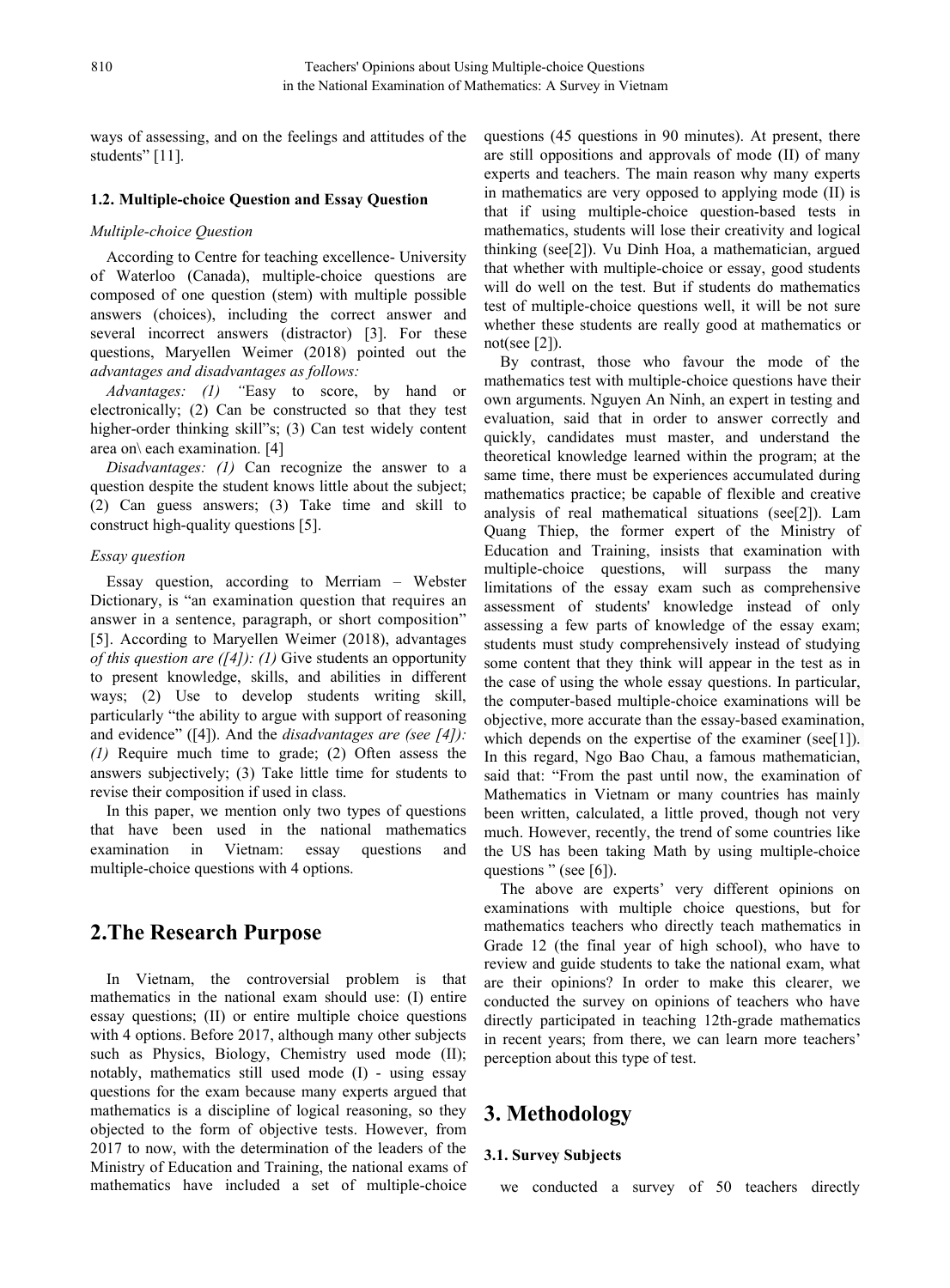participating in teaching  $12<sup>th</sup>$ -grade mathematics in the  $\bullet$  Effectiven provinces of Mekong Delta region – Vietnam; all of them are studying a master program in Mathematics Education of Can Tho University, Vietnam. The contents surveyed are:

- Difficulties of teaching in a case of using multiple-choice questions in national examinations of mathematics;
- Comments about creating the test using multiple choice questions in mathematics;
- Students' learning attitudes in a case of using multiple-choice questions in examinations;
- Effectiveness of using multiple-choice questions in national examinations of mathematics;
- Comments on the use of the types of questions in national examinations of mathematics.

## **3.2. Data Collecting and Analyzing**

- Using 5 questionnaires
- Analyzing data by descriptive statistics and qualitative method.

## **3.3. Survey Time: the academic year 2018 -2019.**

|  | Items                                         | Strongly<br>disagree | Disagree | Neutral  | Agree | Strongly agree |
|--|-----------------------------------------------|----------------------|----------|----------|-------|----------------|
|  | It takes a lot of time to prepare lessons and |                      |          |          | 27    |                |
|  | questions                                     | (2%)                 | (18%)    | $(12\%)$ | (54%) | $(14\%)$       |
|  | Using teaching methods that are appropriate   |                      |          |          | 26    | 10             |
|  | to the multiple-choice based testing          | $(0\%)$              | $(10\%)$ | (18%)    | (52%) | $(20\%)$       |
|  | It takes a lot of time to review knowledge    |                      |          |          | 24    | 16             |
|  | and practice math skills for students.        | (2%)                 | $(10\%)$ | (8%)     | (48%) | $(32\%)$       |

**Table 1.** *Dificulties of teaching in a case of using multiple-choice questions*

**4. Results and Discussion**

Data in Table 1 reveals that more than 68 % of teachers agree or fully agree that teaching with multiple choice questions, it takes much time for teachers to prepare lessons and review; at the same time, teachers must change teaching methods to suit this form because students cannot solve these questions in a familiar way like doing essay questions; therefore, it requires great effort of both teachers and students in the first years of familiarization with this method. This is really a big challenge for teachers in the early years to get acquainted with this form when evaluating the knowledge and skills of the studentis more extensive and diverse in many aspects.

|  | <b>Items</b>                                                                                      | Strongly disagree | Disagree | Neutral       | Agree       | Strongly agree |
|--|---------------------------------------------------------------------------------------------------|-------------------|----------|---------------|-------------|----------------|
|  | 1 Spend a lot of time designing an exam with                                                      |                   |          |               | 24          | 16             |
|  | multiple choice questions                                                                         | $(0\%)$           | $(10\%)$ | $(10\%)$      | (48%)       | (32%)          |
|  | The difficulty of designing multiple-choice<br>questions according to different difficulty levels | $(0\%)$           | (4%)     | 8<br>$(16\%)$ | 21<br>(42%) | 19<br>(38%)    |
|  | Difficulties in creating distractors in multiple                                                  |                   |          |               | 36          | 12             |
|  | choice questions                                                                                  | (2%)              | (2%)     | $(0\%)$       | (72%)       | (24%)          |
|  | Grading test quickly if using grading machine                                                     |                   |          |               | 25          | 22             |
|  |                                                                                                   | $(0\%)$           | $(0\%)$  | (8%)          | $(50\%)$    | (42%)          |

**Table 2.** *Comments about creating the test using multiple-choice questions*

As an inevitable consequence, the difficulty of teaching will entail specific difficulties for examination and evaluation. Because these two concepts are always parallel and closely related, it requires teachers to have the attention, proper investment in accordance with the actual situation of their students. The survey results, as shown in Table 2, indicate that nearly 80% of teachers agree or fully agree that testing using multiple choice questions is time-consuming for designing questions, it is not easy to construct questions with different levels of difficulty (about 80% teachers agree or totally agree). In particular, 96% of teachers agreed that they had difficulty in making distractors. And 92% of teachers agree that grading test is quickly in a case of using grading machine,

We believe that the above difficulties are temporary because once the bank of multiple-choice questions is built to be suitable and standardized, and especially with the support of information technology, the tasks of organizing testing and evaluation will become easier.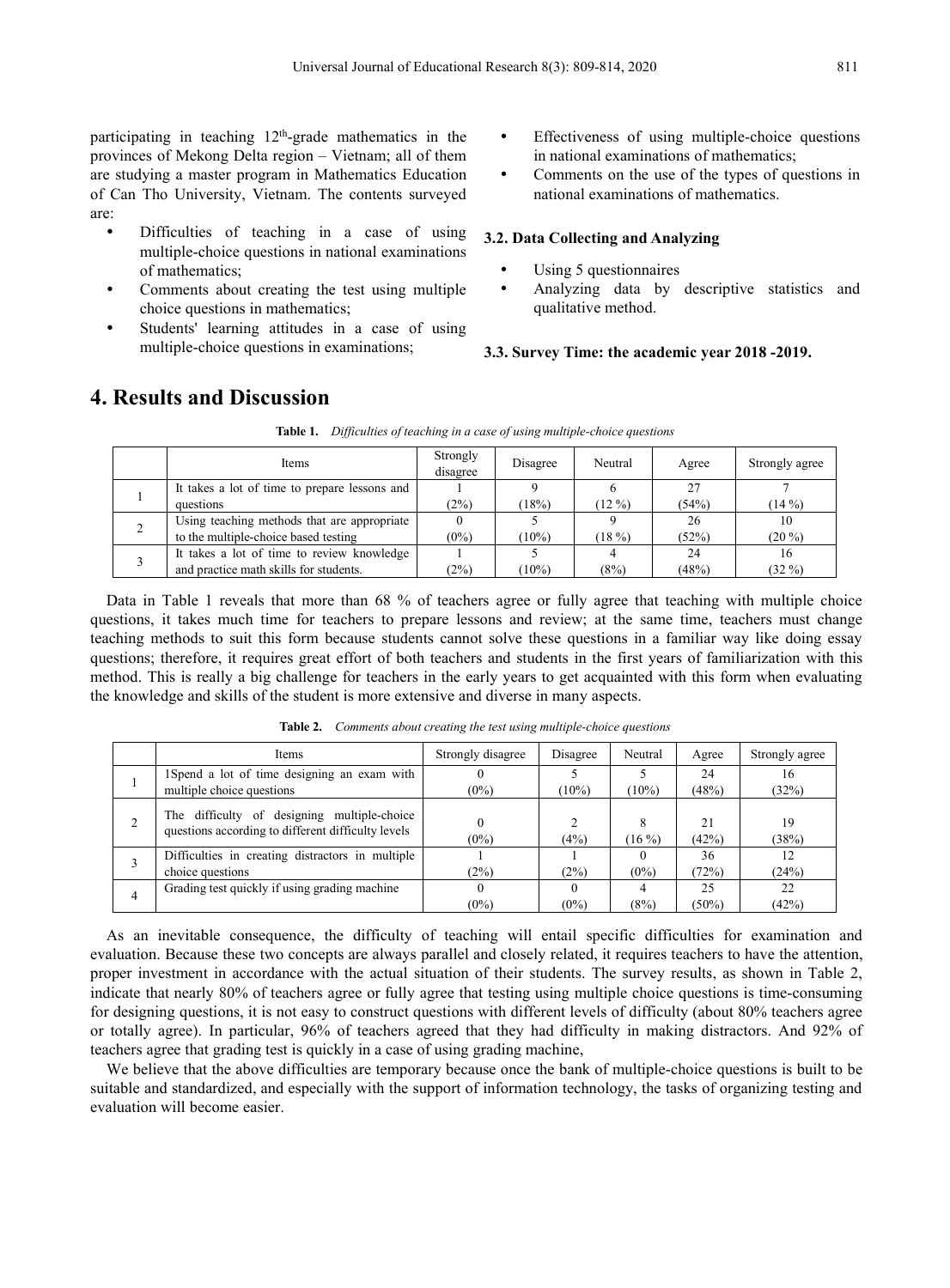|                | Items                                                                                                                                                               | Strongly<br>disagree | Disagree     | Neutral        | Agree       | Strongly<br>agree |
|----------------|---------------------------------------------------------------------------------------------------------------------------------------------------------------------|----------------------|--------------|----------------|-------------|-------------------|
|                | Students feel the pressure from the knowledge level on the<br>multiple-choice question based - exams to be more spread<br>out than the essay exams.                 | $\theta$<br>$(0\%)$  | (10)<br>$\%$ | $(14\%)$       | 28<br>(56%) | 10<br>(20%)       |
| 2              | Students with low or average learning ability prefer to take<br>the test in the form of multiple-choice questions than<br>students who are quite excellent or good. | (2%)                 | 9<br>(14%)   | 4<br>(8%)      | 21<br>(42%) | 17<br>(34%)       |
| 3              | Students have subjective psychology of learning because<br>the test has the correct probability even if they do not know<br>how to solve                            | 0<br>$(0\%)$         | $(10\%)$     | 3<br>(6%)      | 30<br>(60%) | 12<br>(24%)       |
| $\overline{4}$ | Students feel confused when in the process of studying,<br>sometimes take the essay test, sometimes take the<br>multiple-choice test                                | $\Omega$<br>$(0\%)$  | 4<br>(8%)    | 12<br>$(24\%)$ | 27<br>(54%) | (14%)             |
| 5              | Students are stressed about time with multiple choice<br>question-based test because there are too many questions to<br>answer in a short time.                     | (2%)                 | 4<br>(8%)    | 9<br>(18%)     | 24<br>(48%) | 12<br>(24%)       |

Table 3. Opinions about students' learning attitudes in the case of using multiple-choice questions in the exam

Through Table 3, it can be seen that more than 70% of teachers realized that their students were under pressure with the amount of knowledge and skills which they need to be fluent in each exam; at the same time, the pressure is not small in terms of time in each test. And a total of 84% of teachers said that students' learning attitude tended to be subjective in their process of learning in a case of taking exam using multiple-choice questions because the test has the correct probability even if they do not know how to solve; however, through experience, in order to get good grades, they must have enough knowledge and skills; i.e. they must undergo a rigorous learning process. But we think these are just obstacles in the students' first mentality. As we know that students' academic achievements depend on many other factors such as classroom management skills, teaching methods of the teachers, if the teachers have enough knowledge, skills and dedication in teaching, they can still attract students in their lessons. Since then gradually overcome and help the students overcome obstacles.

|                | Items                                               | Strongly disagree | Disagree | Neutral | Agree | Strongly<br>agree |
|----------------|-----------------------------------------------------|-------------------|----------|---------|-------|-------------------|
|                | The multiple-choice question-based test format      |                   |          |         | 36    |                   |
|                | ensures objectivity in the grading process          | (2%)              | $(10\%)$ | (4%)    | (72%) | (12%)             |
| 2              | Student cheating is hard to occur in exams with the |                   | 20       | 14      | 15    |                   |
|                | multiple-choice questions                           | $(\%)$            | (40%)    | (28%)   | (30%) | $(2\%)$           |
| $\overline{3}$ | Exams with multiple-choice questions do not test    |                   | 10       |         | 22    | 14                |
|                | students' thinking and logical reasoning ability.   | (4%)              | (20%)    | (4%)    | (44%) | (28%)             |
| $\overline{4}$ | The results of the National Exam with               |                   |          | 14      | 16    |                   |
|                | multiple-choice questions can be used to select     | $(10\%)$          | (22%)    | (28%)   | (32%) | (8%)              |
|                | students to study at Colleges and Universities.     |                   |          |         |       |                   |

**Table 4.** *Ef ectiveness of using multiple-choice questions in exams*

Perhaps when it comes to objectivity and fairness, these are the delicate things of life. The survey results (see Table 4) show that 84% of teachers agree or completely agree with using multiple choice question based - test to ensure objectivity. But, only 32% of teachers agree that the test limits student cheating. Up to 72% of teachers agree that the kind of test cannot evaluate students' thinking and reasoning ability; this is the reason why some people are unconvinced, especially in math. In particular, no more than half of the teachers agreed to use the results of the national exam for admission to universities and colleges. One thing should be taken notice of that some teachers also suggest that the Ministry of Education and Training should apply the method of giving negative marks to the questions that students make wrong to eliminate the probability of luck so that the test of mathematics will have better.

|  |  |  | Table 5. Comments on the use of the type of Math questions in national exams |  |
|--|--|--|------------------------------------------------------------------------------|--|
|--|--|--|------------------------------------------------------------------------------|--|

|  | Items                                               | Strongly<br>disagree | Disagree | Neutral | Agree | Strongly agree |
|--|-----------------------------------------------------|----------------------|----------|---------|-------|----------------|
|  | Continue to use 100% multiple-choice questions in   |                      |          | 19      | 25    |                |
|  | each exam                                           | $(10\%)$             | (22%)    | (18%)   | (50%) | (4%)           |
|  | Include both essay and multiple-choice questions in |                      |          | 14      | 12    |                |
|  | each exam                                           | $(10\%)$             | (30%)    | (28%)   | (24%) | (8%)           |
|  | 100% questions in each exam are essay questions     |                      | 10       | 20      | 10    |                |
|  |                                                     | (4%)                 | (20%)    | (40%    | (20%) | $(16\%)$       |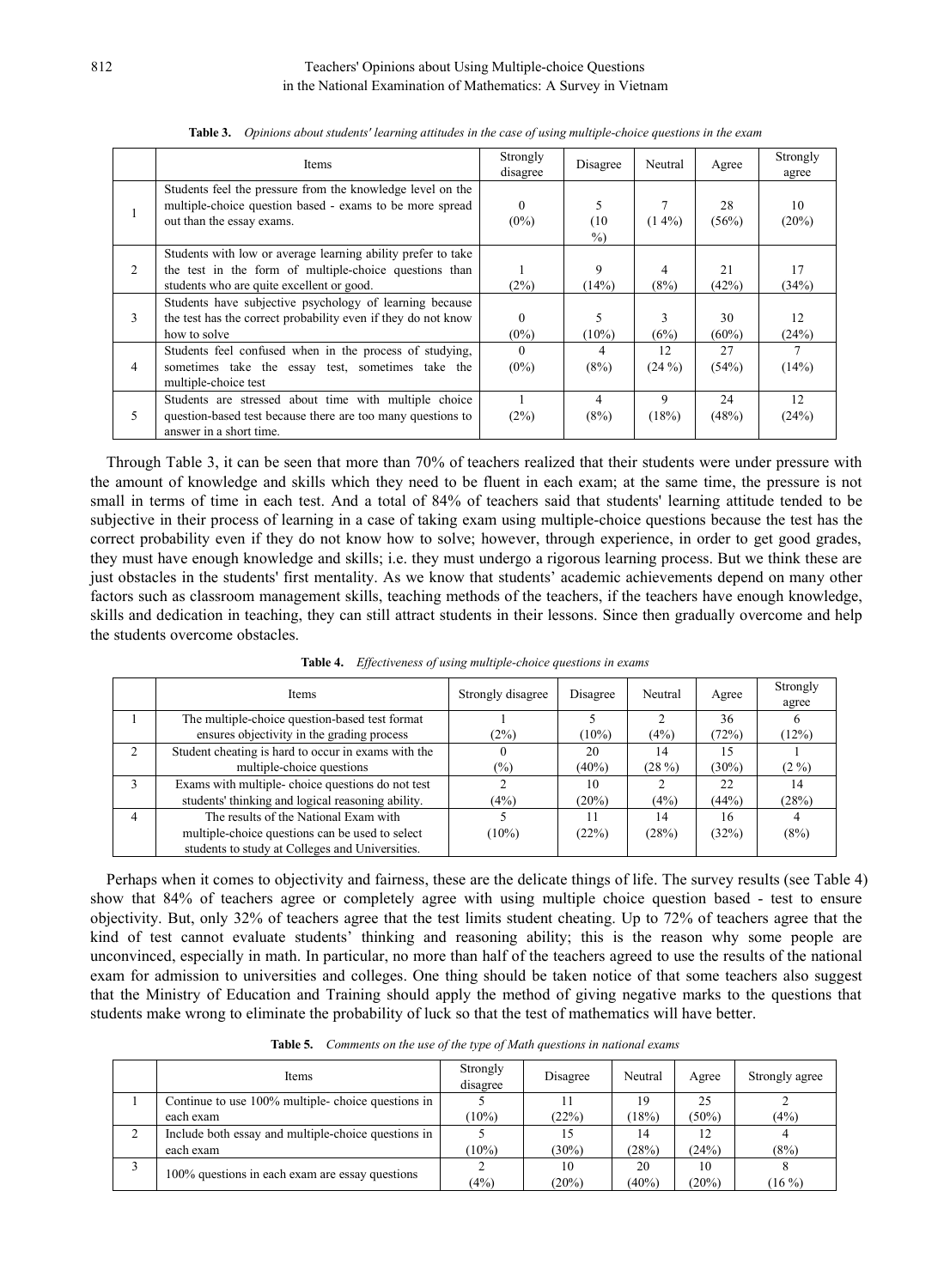In this section, for national examinations, we 4) introduced three choices: (1) continue to maintain the 100% test using multiple-choice questions; (2) combine essay and multiple-choice questions; the last is to return to 5) the 100% essay form as many years ago. The results in Table 5 were surprising because only the first choice received the support of more than 50% of teachers participating in the survey while about 32 % for (2) and 28% for (3). Explaining this issue, we think that it is possible for the following reasons:

- After two years of using the test in the form of multiple-choice questions, all preparation stages are almost completed and entered into a specific framework.
- If continued to change, more or less will continue to cause disturbance and worry for students and everyone concerned. Especially in the education sector is in a sensitive period as today in Vietnam. We recognize that the important thing is still in the http://giaoduc.net. stage of building the bank of appropriate questions  $\begin{bmatrix} 2 \end{bmatrix}$ and how to organize exams so that they still ensure the fairness and objectivity for students.

## **5. Conclusions**

Through the survey results presented above, the majority of math teachers concur the core points of a national examination that are required: Ensuring objectivity, comprehensively testing knowledge and skills, marking time must be fast. Although it is hard to practice for students to master knowledge and skills in a large area, most teachers still agree highly in organizing national from mathematics exams with multiple-choice questions.

In our opinion, if well prepared, the multiple-choice question-based test has many advantages. Some of the main advantages are as follows:

- 1) This is an appropriate form when there is a large [5] Merriam-Webster Di<br>https://www.merriam number of students take an examination as a case of the national examination in Vietnam because its goal is not to find the most gifted students in mathematics.
- 2) The advantage of a multiple-choice question-based exam is that it tests the students' ability to guess, estimate, and make quick decisions. These skills are the basic skills necessary for everyone, maybe more important than the ability to solve a complete [7] problem from A to Z.
- 3) Do not worry "rote learning, memorizing", because if students "memorize" that they can do all kinds of exercises, it is entirely worthy of standard. In [8] Cambridge Dictionary. addition, for mathematics, if you do not understand the nature of a concept or a theorem, it is difficult to  $_{[9]}$ memorize all the knowledge, because a primary problem (such as solving the system of first-degree equations) can be expressed in many forms.
- The grading process is speedy and secure.; avoiding subjective and unfair factors. This advantage is superior to the assessment of essay questions.
- 5) Vietnamese educators need to build good enough. Students in schools also need to familiarize themselves with this test through periodic tests. Once students, teachers, and parents have understood the test well and are well-prepared technically and psychologically, it will be easier to achieve the goal of a national examination.

## **REFERENCES**

- [1] Thuy Linh (2019). Professor of Mathematics who cannot solve general Math problems is very normal. Education Daily News. Online (06/11/2019) Available from
- Nguyen Hung (2007). Multiple-choice question-based math test: Limiting creativity and logical thinking? Dan Tri Daily News Online, (29/10/2019), https://dantri.com.vn/giao-duc-khuyen-hoc/thi-trac-nghiem -mon-toan-han-che-tinh-sang-tao-va-tu-duy-logic-1193749 379.htm
- [3] Centre for teaching excellence- University of Waterloo (Canada), Exam Questions: Types, Characteristics, and Suggestions. Online Available from:https://uwaterloo.ca/centre-for-teaching-excellence/te aching-resources/teaching-tips/developing-assignments/ex ams/questions-types-characteristics-suggestions
- Maryellen Weimer (2018).Advantages and Disadvantages of Different Types of Test Questions. Online Available from https://www.facultyfocus.com/articles/educational-assessm ent/advantages-and disadvantages-of-different-types-of-test-questions/
- Merriam-Webster Dictionary. Online Available from: -webster.com/dictionary/essay%20question
- [6] My Ha (2016) . Prof. Ngo Bao Chau: Some countries tend to use multiple choice question-based test for Math examination, Dan Tri Daily News Online (11/9/2016). Online Available from  $\sim$  Available from  $\sim$ https://dantri.com.vn/giao-duc-khuyen-hoc/gs-ngo-bao-cha u-mot-so-nuoc-co-xu-the-thi-trac-nghiem-toan-201609111 82928218.htm
- Ramezan Jahanian (2012). Educational Evaluation: Functions and Applications in Educational Contexts, International Journal of Academic Research in Economics and Management Sciences, April 2012, Vol. 1, No. 2
- [8] Cambridge Dictionary. Online Available from https://dictionary.cambridge.org/
- Rijal Firdaos & Ahmad (2018), "The implementation of national examination as the direction of national education policy", Al-Tadzkiyyah: Jurnal Pendidikan Islam, Volume 9, Edisi I 2018)